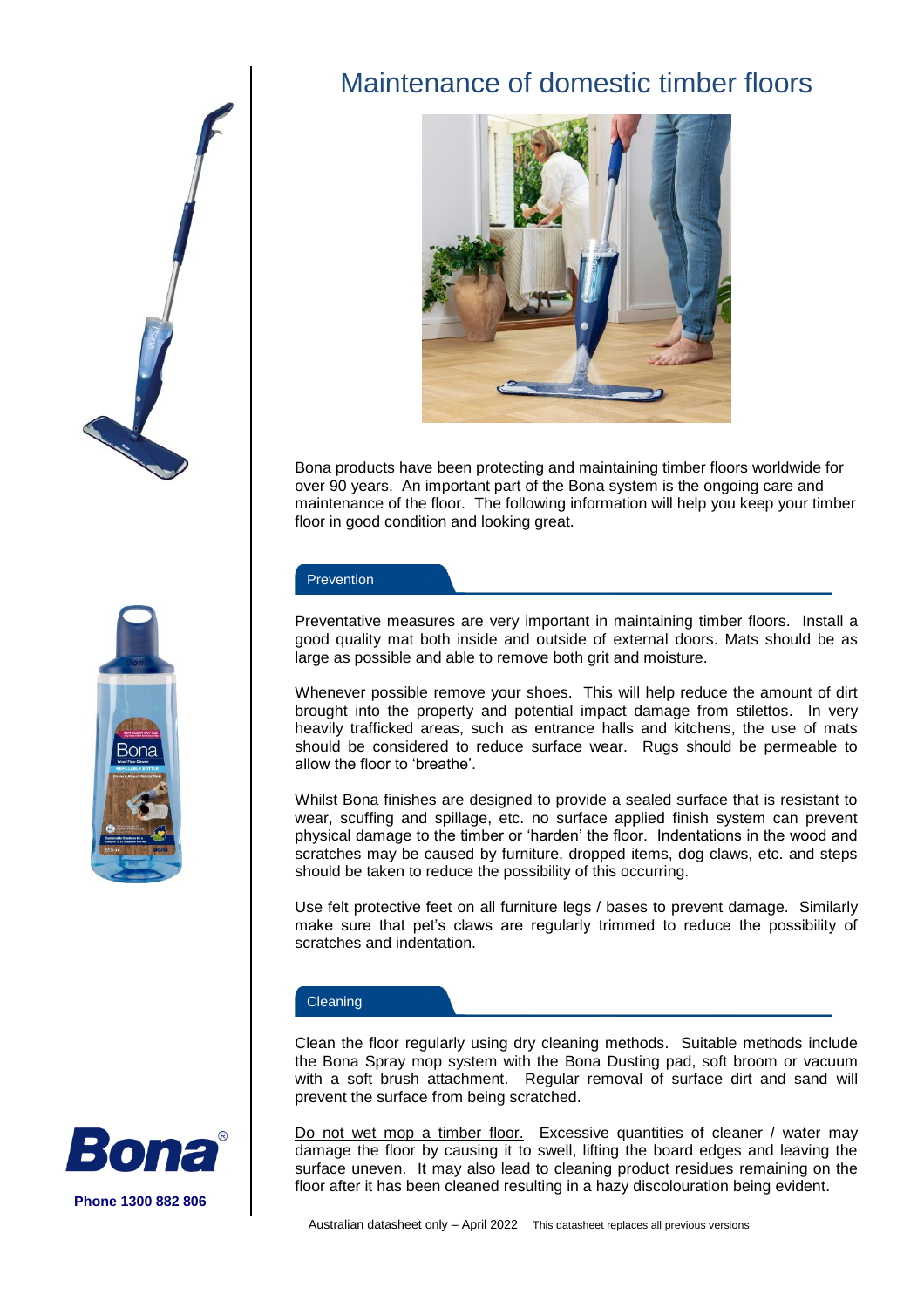

Avoid using household cleaners or polishes on the floor as they may damage the finish and make overcoating more difficult in the future

To remove water soluble dirt, clean using Bona Wood Floor Cleaner. First dry clean the floor to remove surface dirt, etc. Spray the surface sparingly with Wood Floor Cleaner and clean using the Bona microfibre Cleaning pad. The mop should be used along the boards wherever possible.

Rinse the Cleaning pads regularly in clean water during use and replace when dirty. It is suggested that the Cleaning Pad is rinsed or replaced after  $10 - 15$  m<sup>2</sup> has been cleaned.

Bona Cleaning Pads can be washed at 60°C in a washing machine after use. They can be washed at least 500 times but should not be washed with added conditioner as this affects their effectiveness.

## Deep Cleaning

Over time regular cleaning may not remove all the soluble material from the floor or is simply unable to remove spills of some materials. Where a build-up of material has occurred, the floor should be cleaned using Bona Wood Floor Deep Cleaner and the Bona Deep Clean pad.

Bona Deep Cleaner products are based on a hydrogen peroxide formula which brings a greater cleaning power than Bona Wood Floor Cleaner. The oxygenated formula creates micro cleaning bubbles to loosen the dirt, deep clean and lift away the residues.

According to the CDC in the USA, hydrogen peroxide is a stable and effective disinfectant against a wide variety of microorganisms, including many bacteria and viruses, when used on hard, non-porous surfaces.

For the best results dust, etc. should be removed from the floor. Then mop the floor in the normal manner before cleaning with the Deep Cleaner system. Spray an area with Bona Deep Cleaner and let the Cleaner work for a minute. Then wipe the surface using the Bona Deep Clean pad.

## **Maintenance**

If an area of the floor begins to look slightly dull in comparison to the remainder the use of Bona Refresher should be considered. Bona Refresher is designed to restore an even sheen to the floor whilst giving added protection to the surface against future traffic. Most importantly though, floors maintained using Bona Refresher can be refurbished in the future without having to be sanded back to bare timber. Please note that domestic staircases have a specific requirement for slip resistance and Bona Refresher should not be used on stair treads.

Thoroughly clean the floor using Bona Wood Floor Cleaner. Allow the surface to dry. N.B. It is very important that the floor is clean as any deposits of dirt, etc. will become trapped beneath the layer of Bona Refresher and will remain visible.

Apply an even application of Bona Refresher, with the boards, using the Bona Applicator pad on the Bona Mop. Detailed instructions may be found in the product datasheet.

After 2 hours the floor may be trafficked and put back into light use although the replacement of rugs, furniture etc. should be avoided for 24 hours. It is important that the whole floor is treated rather than small areas.